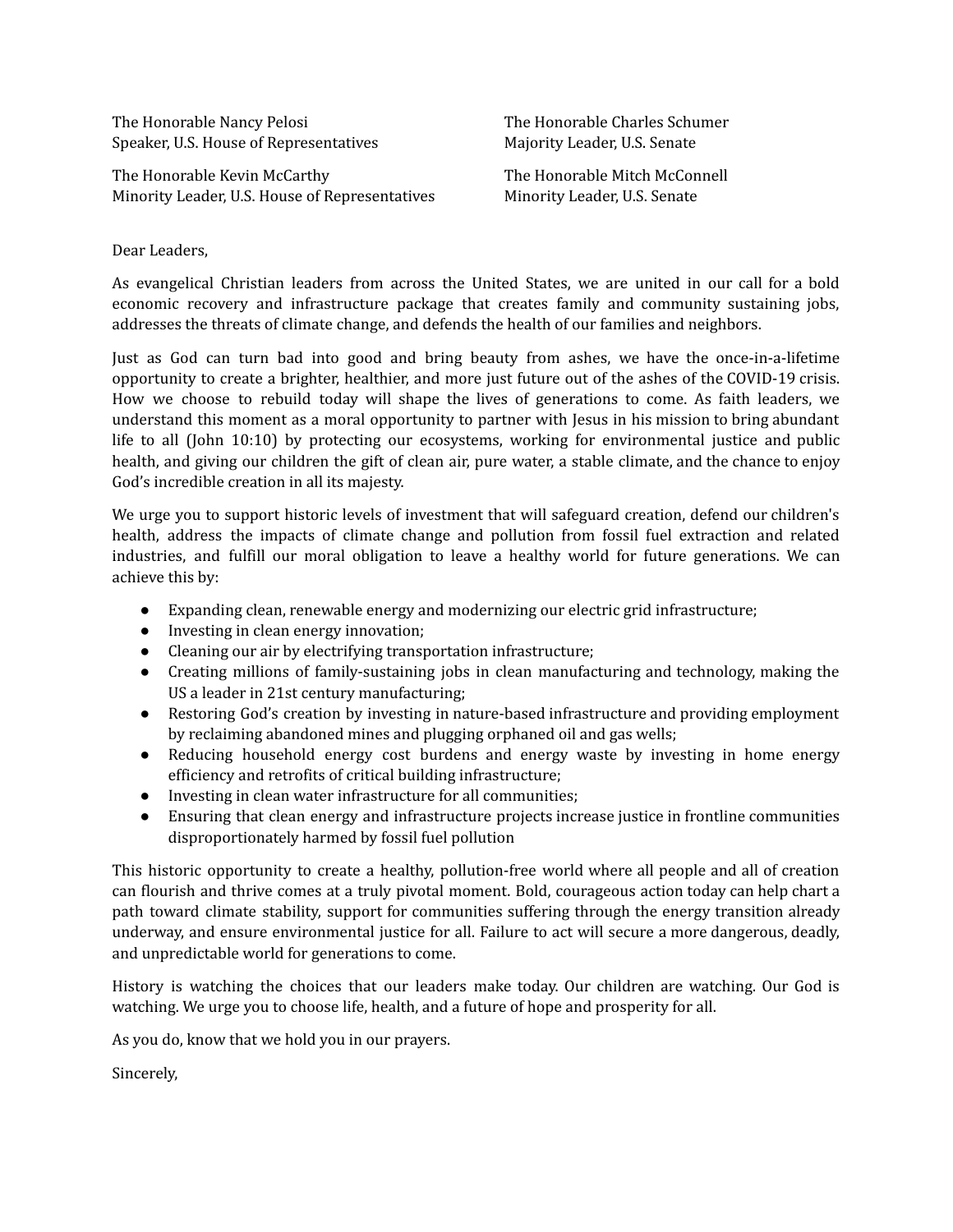| Jason           | Adkins           | Professor                                                      | Trevecca Nazarene University                                 | TN |
|-----------------|------------------|----------------------------------------------------------------|--------------------------------------------------------------|----|
| Scott           | Arbeiter         | President                                                      | World Relief                                                 | MD |
| Jim             | Ball             | Co-Founder                                                     | <b>Evangelicals for Biden</b>                                | VA |
| Peter           | Bauman           | <b>Community Life Pastor</b>                                   | <b>Grace Capital City</b>                                    | DC |
| Carol           | Bechtel          | Professor                                                      | <b>Western Theological Seminary</b>                          | MI |
| Matthew         | Beck             | <b>Family Ministries Pastor</b>                                | College Wesleyan Church                                      | IN |
| <b>Brittany</b> | Bolerjack        | College & Community Pastor                                     | OKC First Church of the<br>Nazarene                          | 0K |
| Dorothy         | Boorse           | Professor of Biology                                           | Gordon College                                               | MA |
| Nicholas        | <b>Boros</b>     | Professor                                                      | <b>Olivet Nazarene University</b>                            | IL |
| Steven          | Bouma-Prediger   | Leonard and Marjorie Maas<br>Professor of Reformed<br>Theology | Hope College                                                 | MI |
| Joe             | Bowling          | <b>Executive Director</b>                                      | <b>Englewood Community</b><br><b>Development Corporation</b> | IN |
| <b>Brenda</b>   | <b>Braaten</b>   | Layperson                                                      | Church of the Nazarene                                       | CA |
| Laurie          | <b>Braaten</b>   | <b>Professor Emeritus</b>                                      | Nazarenes for Creation Care                                  |    |
| Carol           | Bremer-Bennett   | Director, United States                                        | <b>World Renew</b>                                           | MI |
| Phillip         | <b>Broussard</b> | Derek Halvorson                                                | <b>Covenant College</b>                                      | GA |
| Dava            | <b>Brown</b>     | Elder                                                          | Christ's Community Church                                    | IN |
| Daniel          | <b>Brunner</b>   | Professor                                                      | <b>Portland Seminary</b>                                     | 0R |
| Randall         | <b>Buursma</b>   | Pastor                                                         | First Christian Reformed<br>Church                           | MI |
| Kenny           | Camacho          | Lead Pastor                                                    | <b>Revolution Church</b>                                     | MD |
| Joshua          | Canada           | Lay Leader                                                     | Free Methodist Church                                        | CA |
| Susan           | Caple            | <b>CFO</b>                                                     | New International                                            | FL |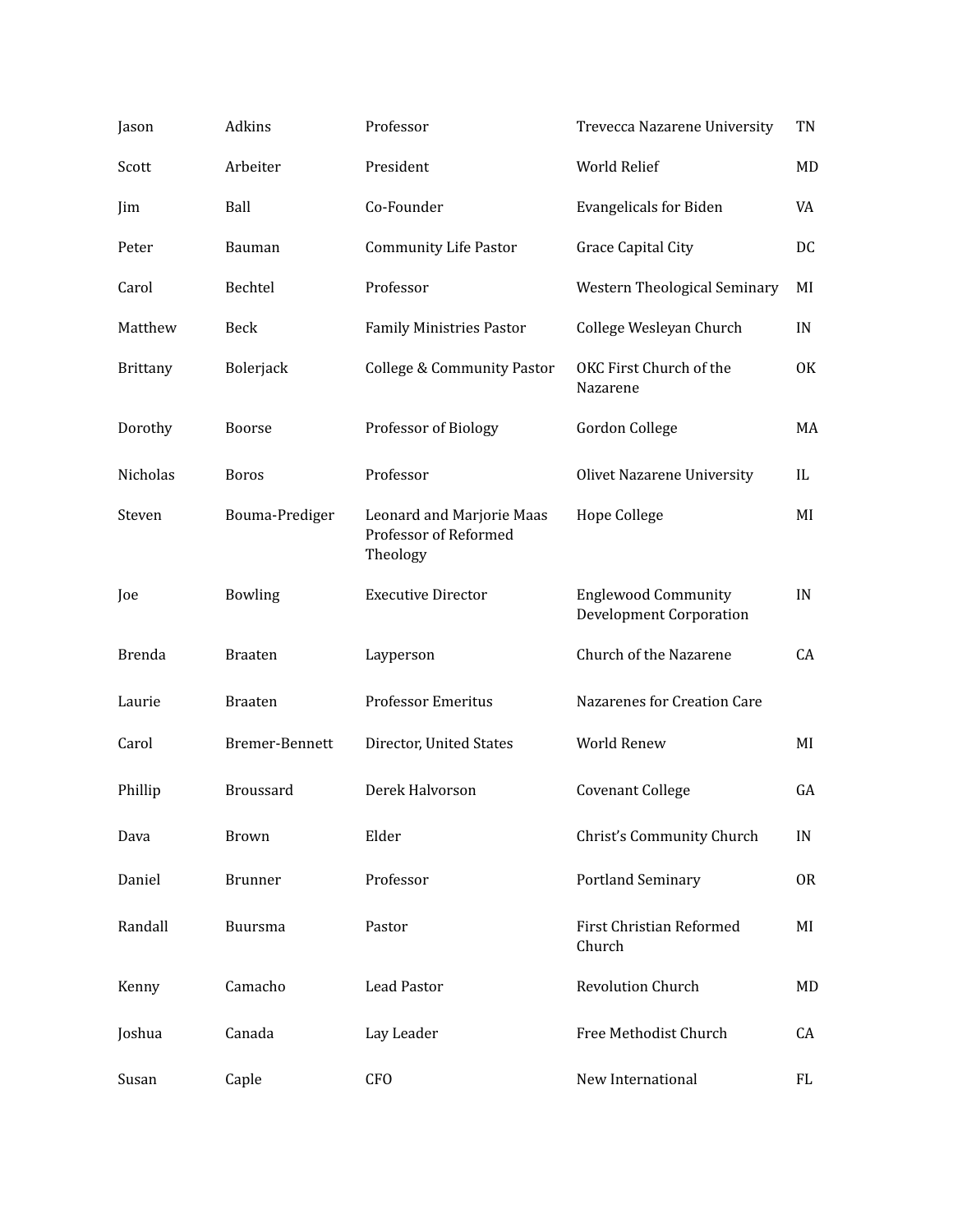| Stephen   | Case     | Professor                                                   | Olivet Nazarene University                                       | IL                   |
|-----------|----------|-------------------------------------------------------------|------------------------------------------------------------------|----------------------|
| Richard   | Cizik    | President                                                   | New Evangelical Partnership<br>for the Common Good               | VA                   |
| Phil      | Covert   | Retired pastor                                              | <b>United Methodist Church</b>                                   | PA                   |
| Miranda   | Cruz     | Professor                                                   | Indiana Wesleyan University                                      | IN                   |
| Anthony   | Curran   | Lead Pastor                                                 | Sherman Street Church                                            | MI                   |
| Edward    | Davis    | Professor and Division Chair                                | Emory & Henry College (United VA<br>Methodist Church affiliated) |                      |
| Chuck     | DeGroat  | Christian Spirituality                                      | Professor of Pastoral Care and Western Theological Seminary      | MI                   |
| David     | Dornbos  | Professor                                                   | InSpirit Church                                                  | MI                   |
| Patrick A | Eby      | Professsor                                                  | Indiana Wesleyan University                                      | IN                   |
| Robert    | Engler   | Lead Pastor                                                 | Fillmore Wesleyan Church                                         | NY                   |
| Michael   | Freake   | Professor                                                   | Lee University                                                   | TN                   |
| Michael   | Freake   | Pastor                                                      | <b>Trinity PCA</b>                                               | MI                   |
| Heath     | Garris   | <b>Assistant Professor</b>                                  | <b>Covenant College</b>                                          | GA                   |
| Dale      | Gentry   | Professor at UNW, Executive<br>Director at Disciple Science | University of Northwestern -<br>Saint Paul and Disciple Science  | MN                   |
| Tori      | Goebel   | National Organizer and<br>Spokesperson                      | Young Evangelicals for Climate MA<br>Action                      |                      |
| Amy       | Graham   | Pastor of Spiritual Care                                    | The District Church                                              | DC                   |
| Michael   | Guebert  | Professor                                                   | Taylor University                                                | $\mathop{\text{IN}}$ |
| Beau      | Hamner   | Outreach Pastor                                             | College Wesleyan Church                                          | $\mathop{\text{IN}}$ |
| Liz       | Harfield | Lead Pastor                                                 | Anthem Church                                                    | MA                   |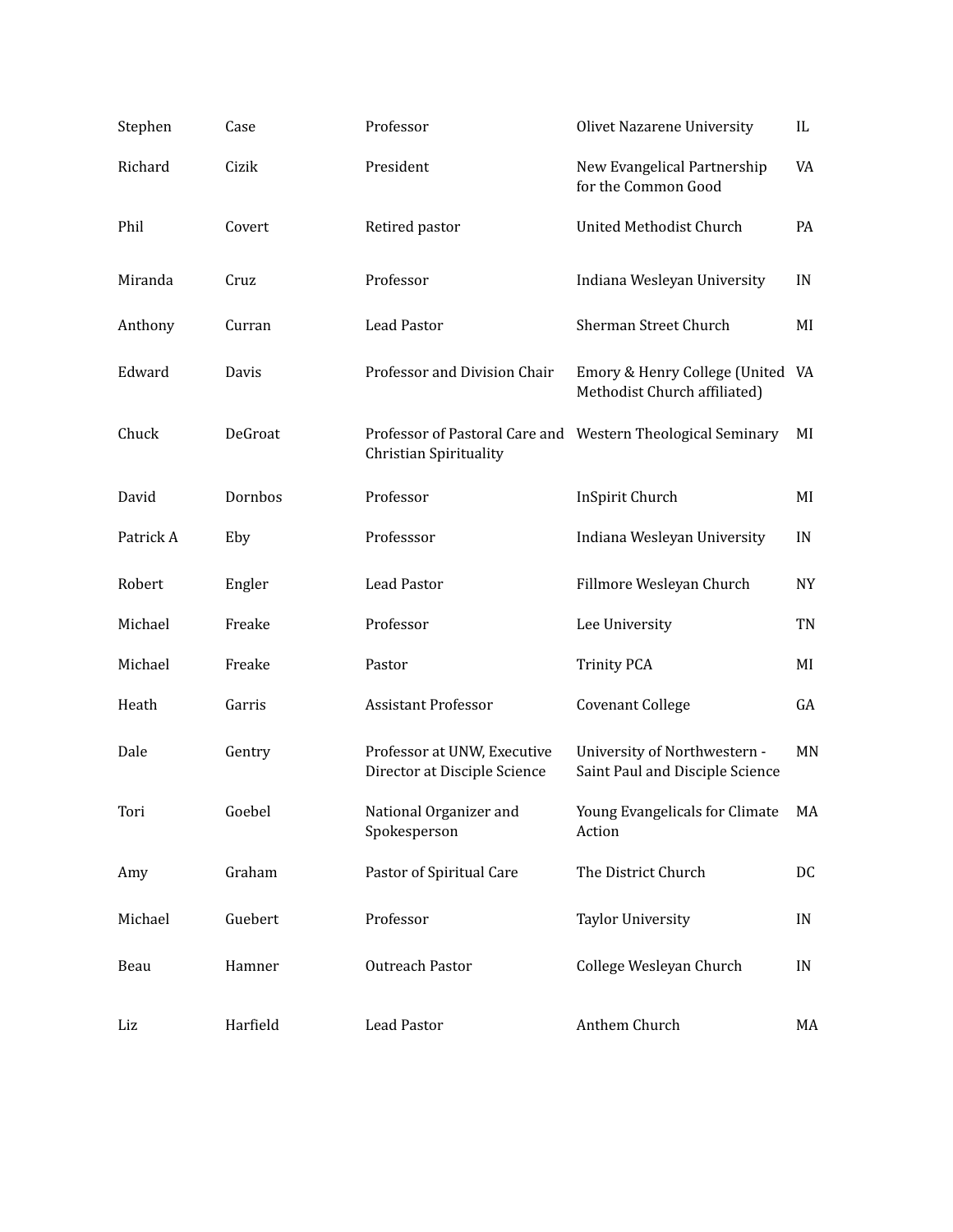| Caleb          | Haynes        | Nashville Kaleo Church of the<br>Nazarene  | Nashville Kaleo Church of the<br>Nazarene           | TN        |
|----------------|---------------|--------------------------------------------|-----------------------------------------------------|-----------|
| Rebecca        | Hays          | Associate Professor, Biology<br>Department | Eastern University                                  | <b>PA</b> |
| Rebecca        | Hays          | Professor                                  | Eastern University                                  | <b>PA</b> |
| Joseph         | Hedden        | Pastor                                     | <b>Emmanuel Reformed United</b><br>Church of Christ | <b>PA</b> |
| Dr. Gail Gunst | Heffner       | <b>Professor Emeritus</b>                  | Calvin University                                   | MI        |
| Mitchell       | Hescox        | President/C.E.O.                           | The Evangelical Environmental<br>Network            | PA        |
| Matthew        | Heun          | Professor                                  | Eastern Avenue Christian<br>Reformed Church         | MI        |
| Ryan           | Himes         | Professor of Biological<br>Sciences        | Olivet Nazarene University                          | IL        |
| David          | Hoekman       | <b>Associate Professor</b>                 | Southern Nazarene University                        | 0K        |
| Emily          | Holehan       | Pastor of Flourishing                      | Maple Avenue Ministries                             | MI        |
| Jennifer       | Holmes Curran | Co-Senior Pastor                           | Sherman Street Christian<br>Reformed Church         | MI        |
| <b>Brandon</b> | Hoover        | Director of Sustainability                 | Messiah University                                  | <b>PA</b> |
| Jeffrey        | Hubers        | Senior Minister                            | First Congregational Church<br>UCC St Joseph        | MI        |
| Philip         | Hudson        | <b>Regional Director</b>                   | New International                                   | FL        |
| Joel C.        | Hunter        | Chairman                                   | <b>Community Resource Network</b>                   | FL        |
| Dan            | Ippolito      | Professor of Biology                       | St. Mary's in Anderson                              | IN        |
| Ellen          | Jeltema       | Ministries Coordinator                     | Sherman Street Christian<br>Reformed Church         | MI        |
| Allen          | Johnson       | Coordinator                                | <b>Christians For The Mountains</b>                 | WV        |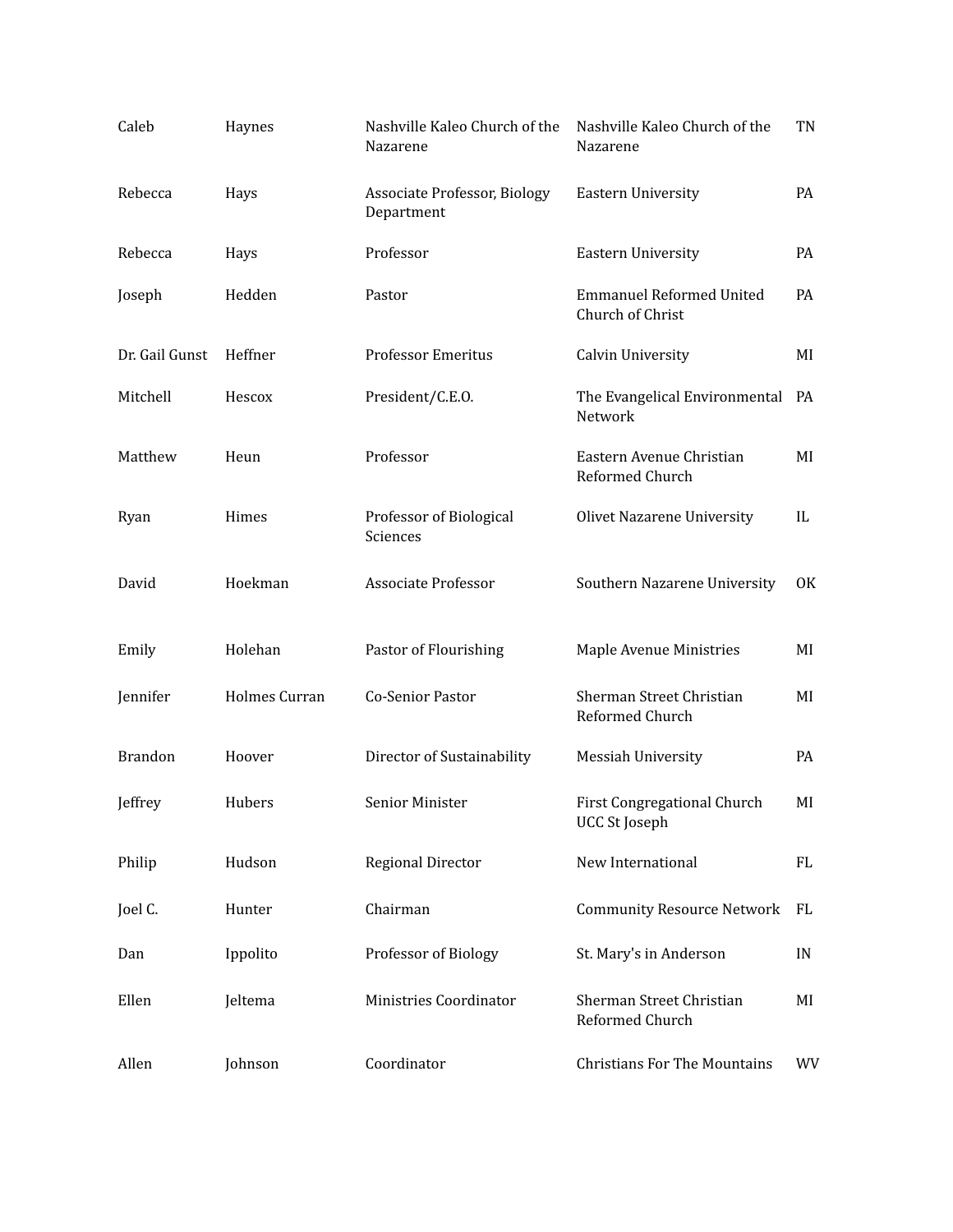| Makayla | Johnson        | Pastor                                                                                | Church of the Nazarene                      | TN |
|---------|----------------|---------------------------------------------------------------------------------------|---------------------------------------------|----|
| Gregory | Keller         | Elder                                                                                 | Old South Presbyterian Church               | MA |
| Robert  | Keys           | Professor                                                                             | <b>Cornerstone University</b>               | MI |
| Robert  | <b>Keys</b>    | Professor                                                                             | <b>Cornerstone University</b>               | MI |
| David   | Koetje         | Professor of Biology                                                                  | Calvin University                           | MI |
| Joseph  | Kuilema        | Assistant Professor - Social<br>Work                                                  | Calvin University                           | MI |
| Kirk    | Larsen         | Professor of Biology                                                                  | Luther College                              | IA |
| Ethan   | Linder         | Pastor of Collegians, Young<br>Adults, and Hospitality                                | College Wesleyan Church                     | IN |
| Richard | Lindroth       | Vilas Distinguished<br><b>Achievement Professor</b>                                   | University of<br>Wisconsin-Madison          | WI |
| Katy    | Lines          | Pastor                                                                                | Englewood Christian Church                  | IN |
| Ken     | Loyer          | Lead Pastor                                                                           | Spry Church                                 | PA |
| Jo Anne | Lyon           | General Superintendent<br>Emerita                                                     | The Wesleyan Church                         | IN |
| John    | Lyon           | President                                                                             | World Hope International                    | VA |
| Dave    | McCullough     | Pennsylvania Field<br>Representative                                                  | <b>Evangelical Environmental</b><br>Network | PA |
| Suzanne | McDonald       | Professor                                                                             | Western Theological Seminary                | MI |
| Laura   | Meitzner Yoder | John Stott Endowed Chair of<br>Human Needs & Global<br>Resources, Director, Professor | HNGR Program, Wheaton<br>College            | IL |
| Kyle    | Meyaard-Schaap | Vice President                                                                        | <b>Evangelical Environmental</b><br>Network | MI |
| Mark    | Michael        | CP <sub>O</sub>                                                                       | New International                           | FL |
| William | Miller         | <b>Assistant Professor of Biology</b>                                                 | Calvin University                           | MI |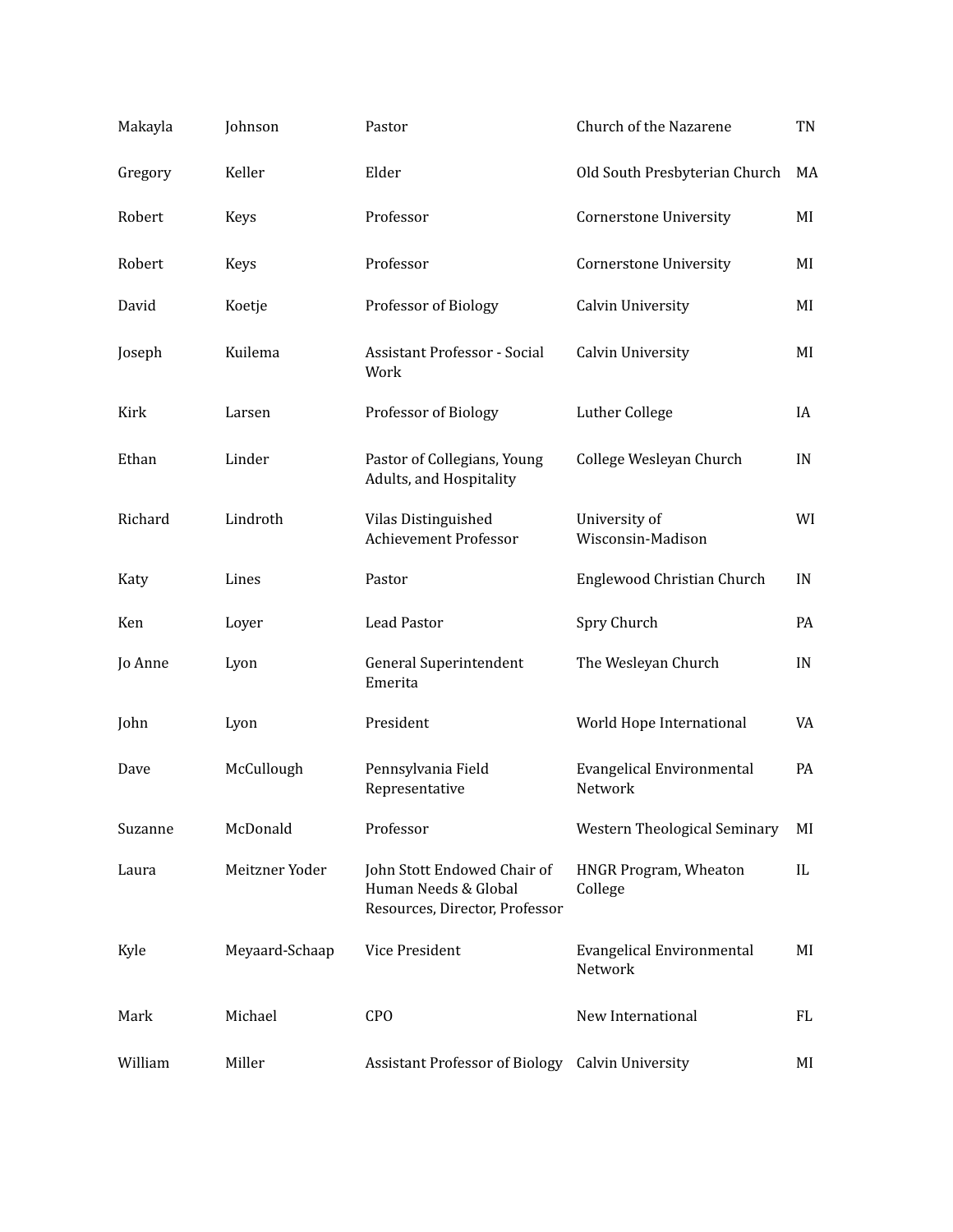| Jessica    | Moerman                  | Senior Director, Science and<br>Policy        | <b>Evangelical Environmental</b><br>Network                   | DC            |
|------------|--------------------------|-----------------------------------------------|---------------------------------------------------------------|---------------|
| Chris      | Moerman                  | <b>Lead Pastor</b>                            | Grace Capital City                                            | DC            |
| George     | Monsma, Jr               | Elder; Professor of Economics<br>Emeritus     | Sherman St Christian Reformed MI<br>Church; Calvin University |               |
| Jonathan   | Moo                      | Professor                                     | Whitworth University                                          | WA            |
| Michael    | Mooring                  | Professor of Biology                          | Point Loma Nazarene<br>University                             | CA            |
| Angela     | Moreno                   | Leader                                        | Church of the Nazarene                                        | Cape<br>Verde |
| Bonnie     | Mulder                   | Chair of Council                              | Sherman Street Christian<br>Reformed Church                   | MI            |
| Ericka     | Nicol                    | Professor                                     | Eastern University                                            | <b>PA</b>     |
| John David | Punch                    | <b>Lead Pastor</b>                            | Bellevue Christian Reformed<br>Church                         | <b>WA</b>     |
| Ron        | Rienstra                 | Professor                                     | Western Theological Seminary                                  | MI            |
| Debra      | Rienstra                 | Professor of English                          | Calvin University                                             | MI            |
| Adam       | Rodeheaver-Van<br>Gelder | Pastor of Congregational Life                 | First Christian Reformed<br>Church                            | MI            |
| Scott      | Rodin                    | President                                     | The Steward's Journey                                         | WA            |
| Sue        | Rozeboom                 | Associate Professor of<br>Liturgical Theology | Western Theological Seminary                                  | MI            |
| Melissa E  | Rugge                    | Twin Cities Church                            | Twin Cities Church                                            | MN            |
| David      | Rylaarsdam               | Professor                                     | Calvin Seminary                                               | MI            |
| Julia      | Schultz                  | Elder                                         | Sherman Street Christian<br>Reformed Church                   | MI            |
| Glen       | Scorgie                  | Professor of Theology and<br>Ethics           | <b>Bethel Seminary</b>                                        | CA            |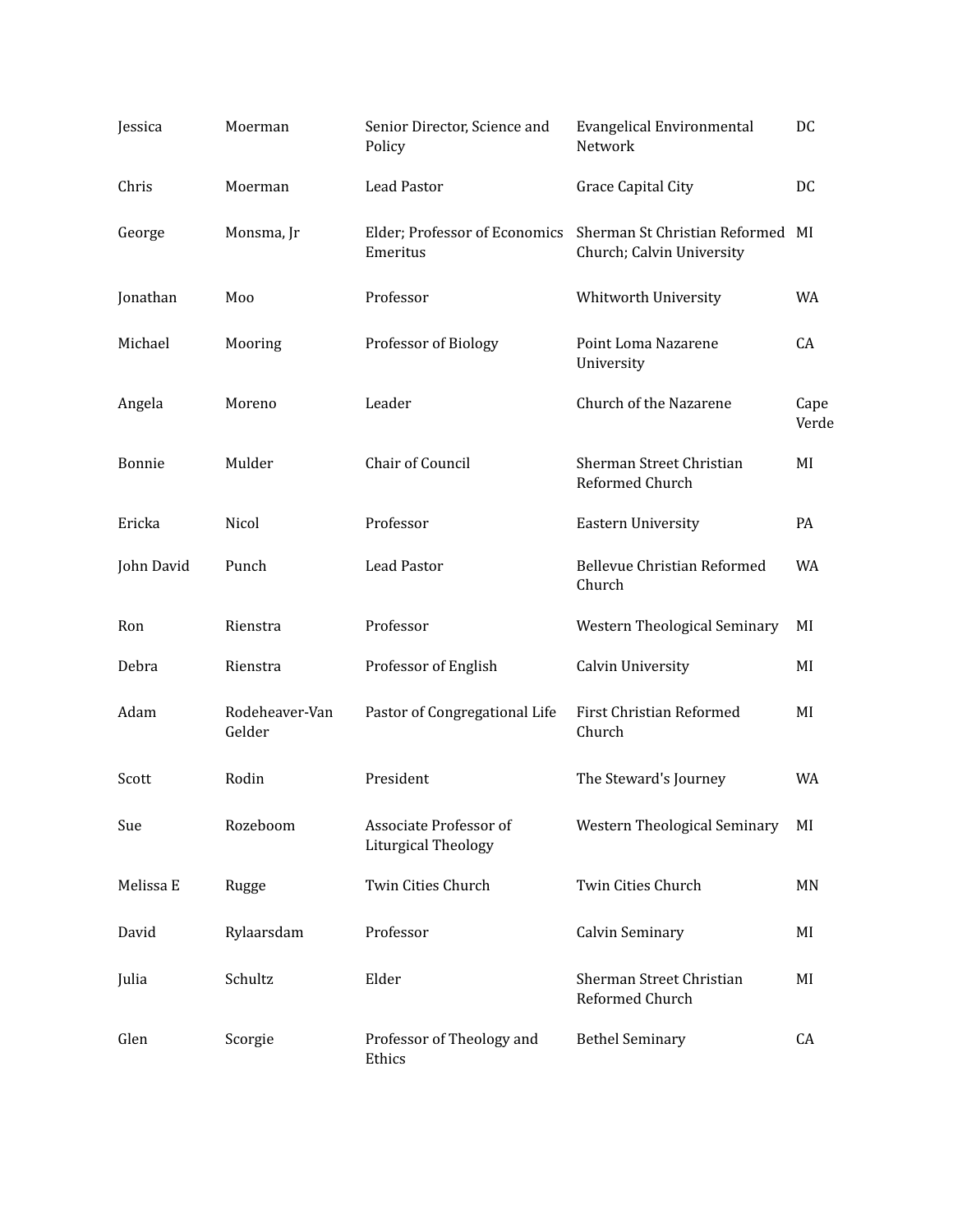| Ronald    | Sider        | Board Co-chair                        | <b>Christians for Social Action</b>                                           | PA        |
|-----------|--------------|---------------------------------------|-------------------------------------------------------------------------------|-----------|
| Jayson    | Simonson     | <b>Chief Resource Officer</b>         | New International                                                             | FL        |
| George    | Soltero      | <b>Board Member</b>                   | National Association of<br>Evangelicals                                       | AZ        |
| Mark      | Stephenson   | <b>Interim Director</b>               | Office of Social Justice, Christian MI<br>Reformed Church in North<br>America |           |
| Ben       | Sternke      | Co-Lead Pastor                        | The Table Indy                                                                | IN        |
| David     | Stubbs       | Professor of Ethics and<br>Theology   | Western Theological Seminary                                                  | MI        |
| Jeremy    | Summers      | Pastor/Professor                      | The Wesleyan Church/Indiana<br>Wesleyan University                            | IN        |
| Andrea    | Summers      | Pastor/Dean of Spiritual<br>Formation | Indiana Wesleyan University                                                   | IN        |
| Reed      | Swanson      | Lead Pastor                           | Arise Church                                                                  | MI        |
| Matt      | Tebbe        | Priest                                | The Table                                                                     | IN        |
| David     | Terrell      | Professor                             | <b>Warner Pacific University</b>                                              | <b>OR</b> |
| Joel      | Thomas       | Youth Pastor                          | College Wesleyan Church                                                       | IN        |
| David     | Unander      | <b>Professor Emeritus</b>             | Eastern University                                                            | PA        |
| Kris      | Van Engen    | Specialized Minister                  | Reformed Church in America                                                    | MI        |
| Elizabeth | VanderHaagen | Pastor                                | Boston Square Christian<br>Reformed Church                                    | MI        |
| Sally     | Verstraete   | Elder                                 | Sherman St Christian Reformed MI<br>Church                                    |           |
| Isaac     | Vineyard     | Lead Pastor                           | College Creek Church                                                          | MD        |
| David     | Walker       | Pastor                                | Dallas United Methodist Church TX                                             |           |
| David     | Warners      | Professor                             | Calvin University                                                             | MI        |